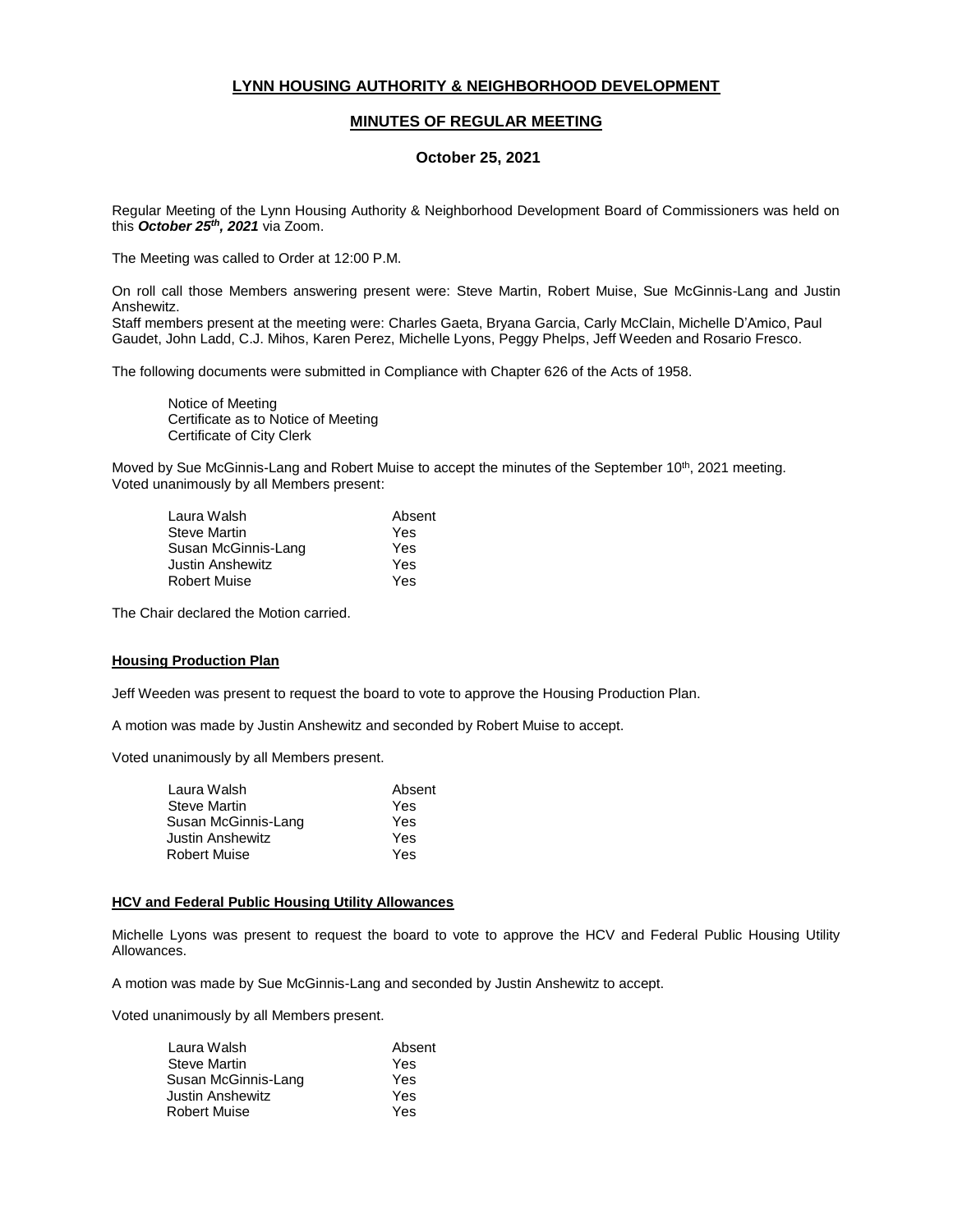# **Boston Area FMR for 2022**

Michelle Lyons was present to update the Board on the Boston Area Fair Market Rents (FMR's) for 2022 and how they will be reevaluated by HUD and until they send out a decision in January 2022 we will continue to use 2021 FMR's for our HCV Payment Standards and Public Housing Flat Rents.

### **Meadow Court Roof Replacement Completion**

Charles Gaeta was present to request the Board to vote to approve the Certification of the final Completion for the Meadow Court Roof Replacement job (A Building), in the amount of \$7,705 for Retainage to Cape Cod Builders. The job has been completed with the total cost summing up to \$165,500.

A motion was made by Sue McGinnis-Lang and seconded by Robert Muise to accept.

Voted unanimously by all Members present.

| Laura Walsh         | Absent |
|---------------------|--------|
| <b>Steve Martin</b> | Yes    |
| Susan McGinnis-Lang | Yes    |
| Justin Anshewitz    | Yes    |
| <b>Robert Muise</b> | Yes    |

The Chair declared the Motion carried.

### **July 2021 Financial Reports**

Rosario Fresco was present to update the Board on the July 2021 Financial Reports.

### **LPS Set Asides for Homeless Families**

Michelle D'Amico was present to request the Board to vote to approve the LHAND's plan to address a significant need for assistance by homeless families with children enrolled in the Lynn Public School System, we recommend creating a set aside of 25 vouchers from our Housing Choice Voucher allocation. Staff will also be accessing supportive services funding that is currently available for these households.

A motion was made by Robert Muise and seconded by Sue McGinnis-Lang to accept.

Voted unanimously by all Members present.

| Laura Walsh         | Absent |
|---------------------|--------|
| <b>Steve Martin</b> | Yes    |
| Susan McGinnis-Lang | Yes    |
| Justin Anshewitz    | Yes    |
| <b>Robert Muise</b> | Yes    |

The Chair declared the Motion carried.

### **Garofalo Design Associates, INC**

Charles Mihos was present to request the Board to vote to approve who the designer selection committee has chosen, Garofalo Design Associates, INC. to be the architects for the Wall Plaza Kitchen, Bath, and Flooring upgrade project. The proposal is set not to exceed \$190,000.00

A motion was made by Sue McGinnis-Lang and seconded by Robert Muise to accept.

Voted unanimously by all Members present.

| Laura Walsh         | Absent |
|---------------------|--------|
| <b>Steve Martin</b> | Yes    |
| Susan McGinnis-Lang | Yes    |
| Justin Anshewitz    | Yes    |
| <b>Robert Muise</b> | Yes    |
|                     |        |